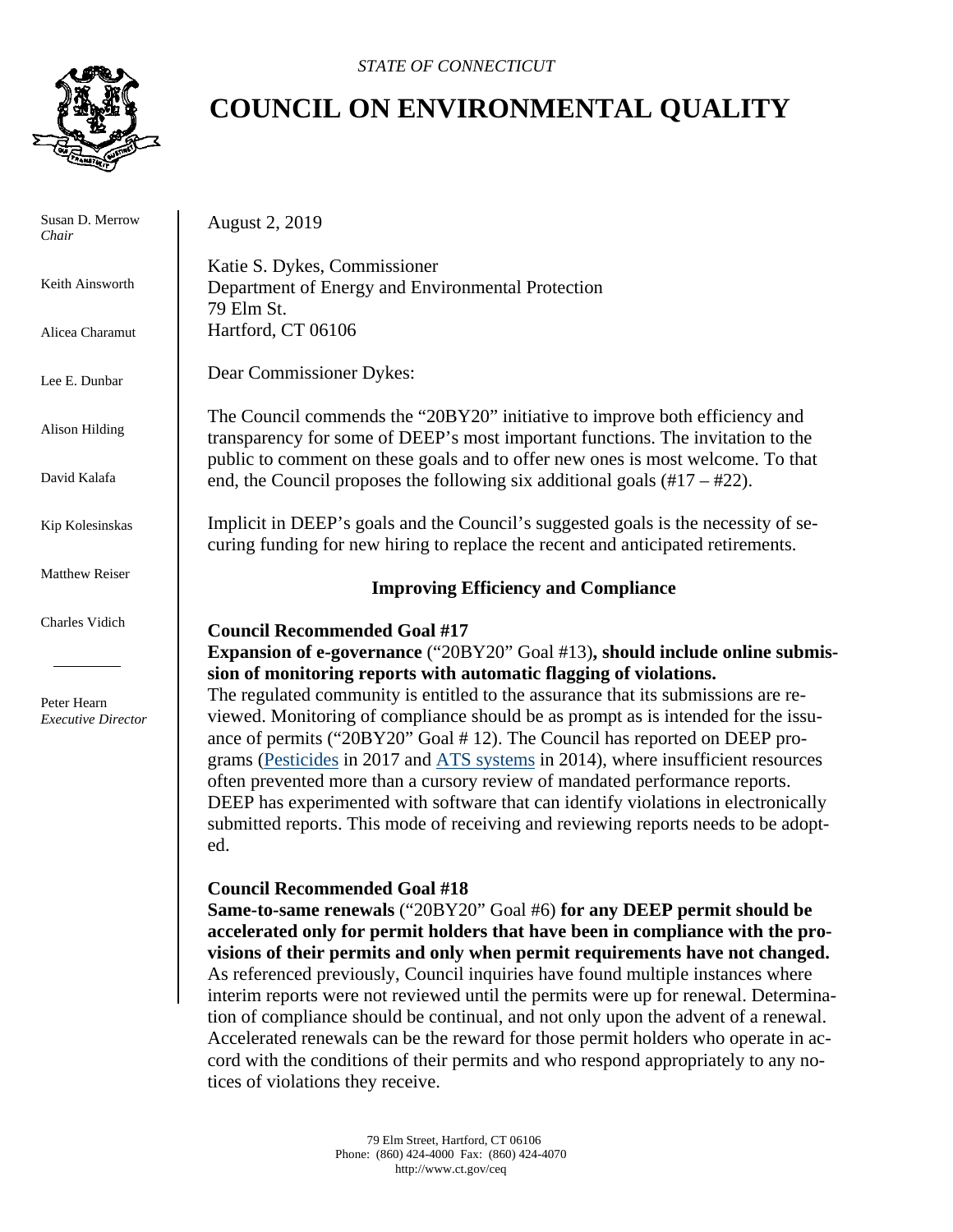## **Council Recommended Goal #19**

## **Use performance guarantees for certain permits.**

Consideration should be given to the use of performance bonds to increase the likelihood that a permit holder will comply with the permit's requirements. It is often the case that citizens' complaints arrive at the Council after routine channels have been exhausted or have proven ineffective. As a consequence, the Council has observed instances of enterprises which deemed the cost of compliance to be higher than the sanctions for noncompliance. The use of performance bonds should be considered for many permit types, especially those involving remediation, as well as large construction and earth-moving projects.

## **Improving Transparency and Public Understanding of Process**

#### **Council Recommended Goal #20**

#### **Display the status of pending administrative actions online.**

With regard to "20BY20" Goal #12, the Council recommends displaying, online, the status of all permits that are in the permitting process. This is also consistent with "20BY20" Goals #13, #14 and #15. It could ease the burden on the "permitting concierge" if the location of a permit application in the process is easily determined, along with the steps remaining before issuance.

## **Improving Regulation and Enforcement**

#### **Council Recommended Goal #21**

## **Expansion of the use of General Permits or "Permit By Rule", as proposed in Goals #7 and #8, should be paired with a structured program of compliance auditing for the facilities that choose these efficiencies.**

The Council supports efforts to expedite the application and issuance (or registration) of permits. The permit system often functions as a virtual "honor system". Inspections are infrequent and often only in response to complaints. An increase in General Permits or the use of "Permit By Rule" is a prudent innovation only if accompanied by a quantifiable increase in field inspections. The Council also recommends that General Permits and "Permit By Rule" be restricted to actions for which the environment is not at great risk if the permit requirements are not met.

#### **Council Recommended Goal #22**

#### **Regulation of gravel mining needs to be adopted.**

A regulatory authority that has been overlooked in the past comes from CGS 22a-5 that mandates DEEP to provide for minimum state-wide standards for the mining, extraction, excavation or removal of earth materials of all types. These standards have yet to be proposed. The Council has received complaints from communities looking for such controls when their municipal ordinances are inadequate. Many of Connecticut's neighboring states have such regulations. It is time for DEEP to heed its legislative directive. At the very least, a model municipal ordinance could be put forth by DEEP.